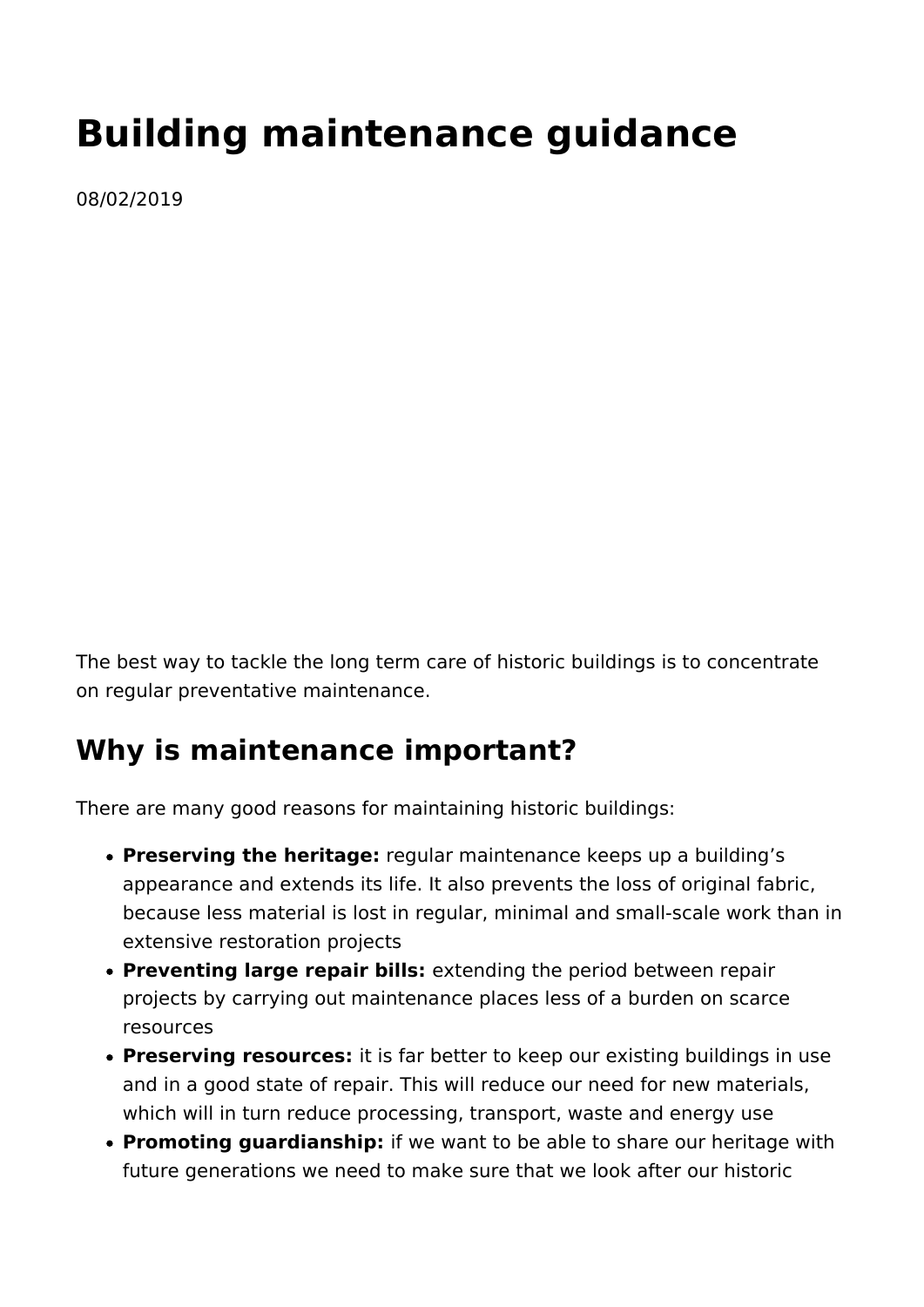buildings.

# Good practice

Planned annual maintenance inspections need to be carried out organised way. Ideally, you should aim to complete a full visua buildings at least once a year.

#### Checklist

Begin by preparing a checklist identifying all the elements of the need to be inspected. Templates are available on:

- th[e Historic England](https://historicengland.org.uk/advice/your-home/looking-after-your-home/maintenance/maintenance-checklist/) website
- . th[e Countryside Stewardship Sche](https://assets.publishing.service.gov.uk/government/uploads/system/uploads/attachment_data/file/598313/cs-building-plan-log-form.pdf)me website

#### Top tips

- 1. The inspection does not have to be carried out in a single d tackled a section at a time.
- 2.It is helpful to carry out the external inspections during, or heavy rainfall, as this will highlight whether rainwater good properly or not.
- 3. Many people find it easiest to inspect each face of the build starting by looking up at the roof and working downwards. B useful aide.
- 4. However, if parts of the building are inaccessible, it is wort whether you need to seek professional help.
- 5. If your inspection identifies issues of concern you should se from an architect or building surveyor.

#### Bad weather

It is always worthwhile checking vulnerable areas after heavy r

Storm damage to roof coverings and metal flashings may provid water penetration into the building, which needs to be addresse possible.

### Common problems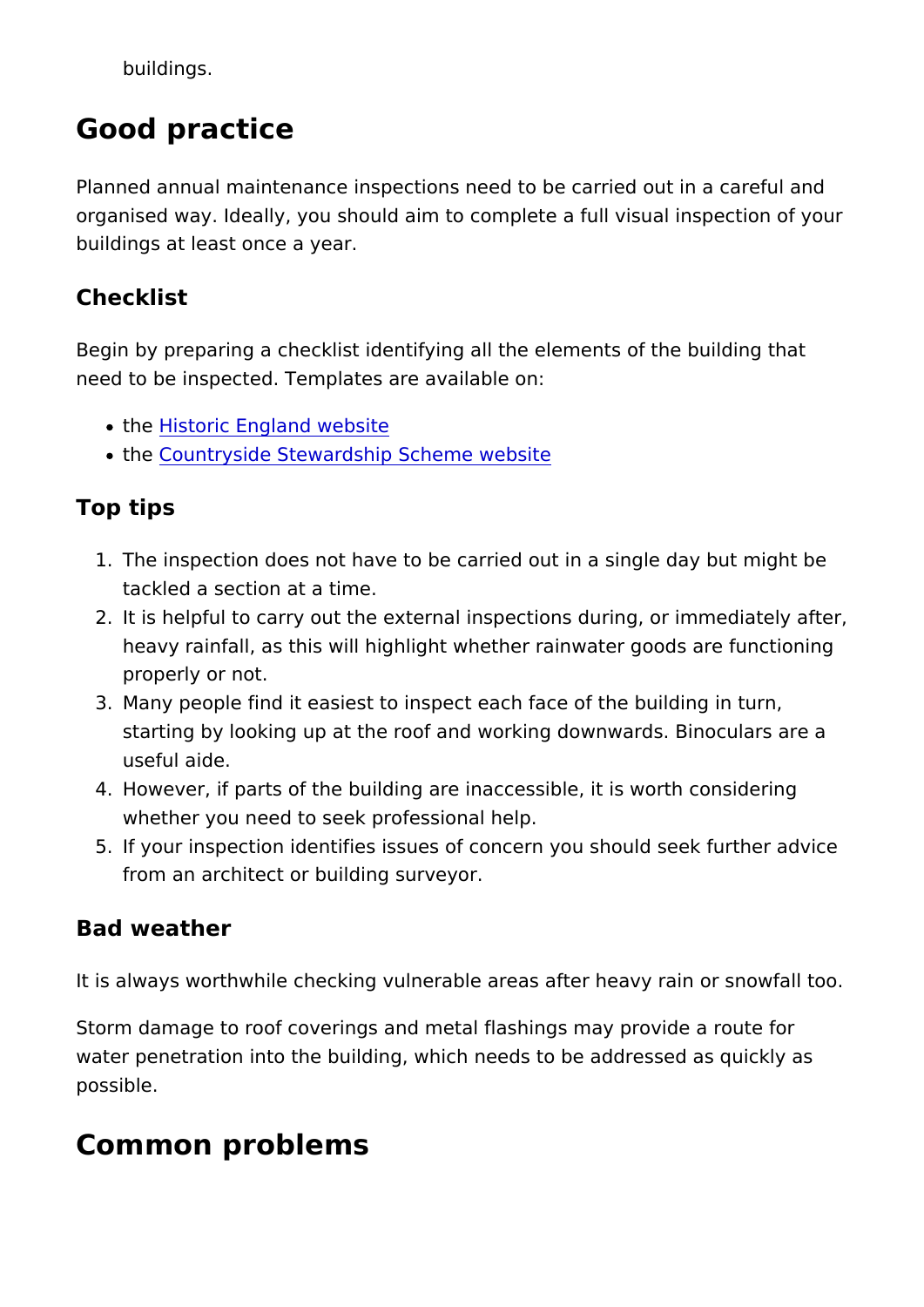### **Water**

Water from a leaking roof, a broken gutter or a heating pipe can do a considerable amount of damage and will very quickly start to break down mortar and plaster and encourage rot in timber.

Good preventative maintenance is therefore mostly concerned with keeping water out of the building and disposing of it as swiftly and efficiently as possible.

#### **Defective rainwater goods**

Ensure that all gutters are securely fixed and positioned so that they direct water towards the outlet. Signs of soil being washed away at ground level or splashes of soil on the base of the walls can be an indication that the water is not being caught by the gutter. Damp stains on masonry are also a clear sign of a problem.

The fixings for downpipes and gutters should also be checked as they can work loose or become corroded. Staining or algae around joints are clues that the connection may be faulty. Keeping the paintwork in good condition will minimise the likelihood of corrosion occurring.

Check that water from the downpipes is discharging into the gulley correctly and not spilling over the ground. The condition of the gulley gratings or grilles should also be examined to make sure that debris cannot fall into the gulley and cause a blockage.

#### **Blocked valley and parapet gutters**

Valley and parapet gutters need to be inspected and cleared of accumulated debris on a regular basis to ensure the effective discharge of rainwater and to prevent overflowing.

Seeds blown by the wind can quickly establish themselves in small amounts of silt: grass and plant roots can cause extensive damage to masonry as well as impeding the flow of water away from the building.

## **Slipped tiles or slates**

Not all colour changes, minor cracks or delamination (flaking) mean that the roof is in poor repair, but debris on the ground from broken slates and tiles might indicate a problem.